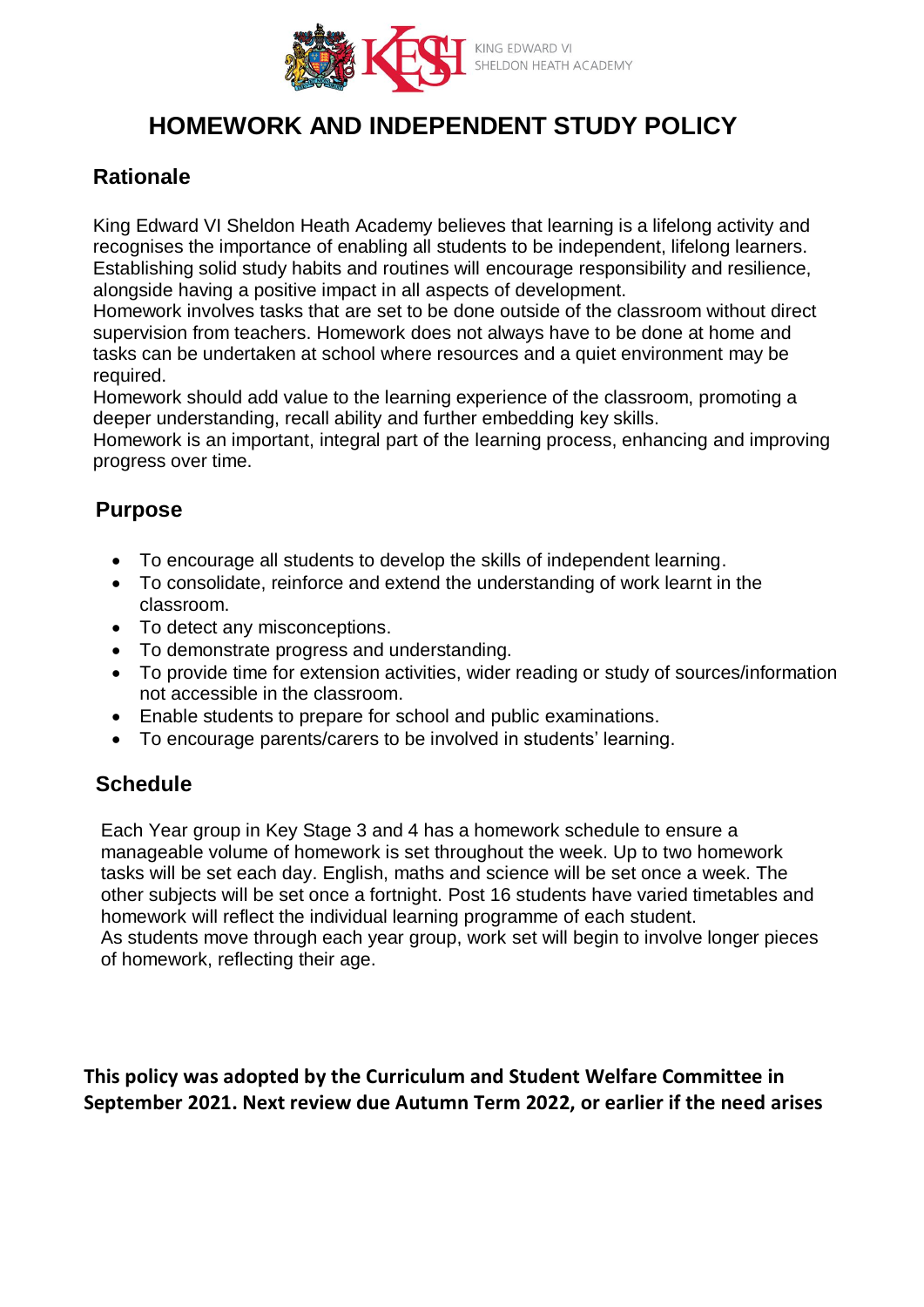## **Roles and responsibilities**

Staff are responsible for:

- Identifying and setting appropriate learning activities. All activities set are relevant and appropriate to the current programmes of study for the individual students.
- Monitoring and assessing each student's progress and reporting to students, staff, and parent/carers as appropriate.
- Ensuring that learning activities are communicated effectively to all students and recorded in their school planner.
- Identifying time scales for completion of activities.
- Liaising with appropriate colleagues to identify and deliver the additional support students might need to fully engage with our expectations for their out of class learning.

Students are responsible for:

- Recording homework accurately in school planner.
- Completing all set activities to the best of their ability.
- Ensuring that their work is submitted by the deadline date for completion.
- Informing the subject teacher of any difficulties with work set.

Parents/carers are responsible for:

- Supporting and encouraging their children to complete all independent learning activities to the best of their ability within the set deadlines.
- Sign the school planner each week to confirm all homework has been attempted.
- Contacting their child's Year Head/Pastoral Manager if they have any concerns or queries.

### **Rewards and Sanctions**

The Academy Rewards system will recognise a positive work ethos and promote the endeavours of good quality, consistent submission of homework in all key stages. The Behaviour for Learning system will address problems with submitting homework. Failure to submit homework at the required time will result in a warning and the student must then present the homework in the next timetabled lesson.

Failing to submit homework for the second time incurs a C3. Continued failure will result in the student attending Homework Catch Up sessions after school until work is completed.

Where homework is an issue across the board for a student, this will be addressed at appropriate meetings and followed up by the Head of Year as appropriate.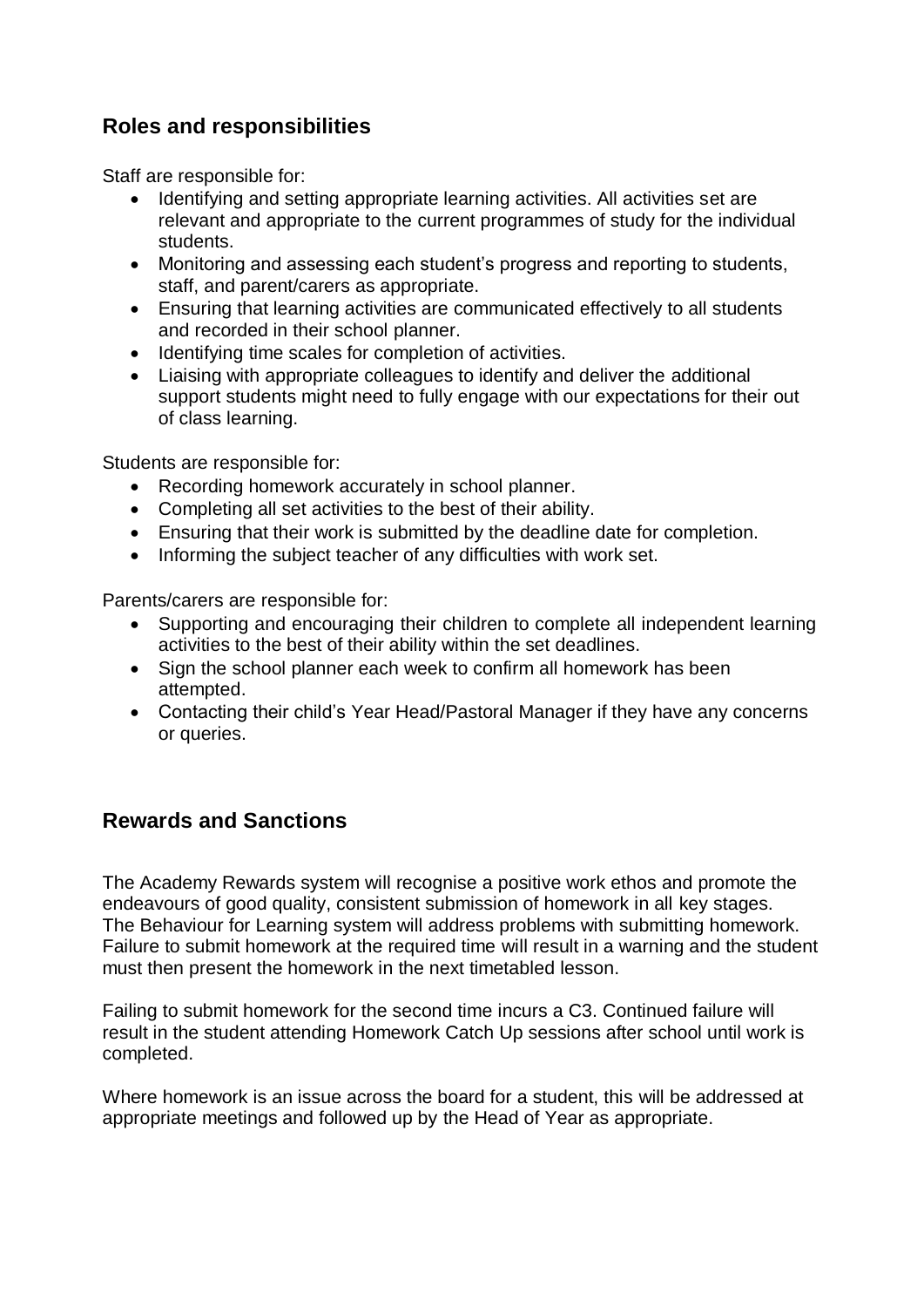# **Homework and Independent learning Schedule 2021/22**

### **Key Stage 3**

| <b>WK1</b> | M                 | ΤU         | W          | TН            |             |
|------------|-------------------|------------|------------|---------------|-------------|
| A          | Science/PE        | CS/Art     | Maths      | English       | PA/DT       |
| в          | PE/CS/Art         | English    | Science/DT | Maths         | Humanities  |
| <b>WK2</b> |                   |            |            |               |             |
| A          | Science/PE        | Humanities | Maths      | English       | Humanities/ |
|            |                   |            |            |               | Spanish     |
| В          | <b>Humanities</b> | English/   | PA         | Maths/Spanish | Science     |
|            |                   | DT         |            |               |             |

#### **Year 8**

| <b>WK1</b> | M                  | ΤU       | W          | TН         |         |
|------------|--------------------|----------|------------|------------|---------|
| A          | PA/CS/Art          | Science  | Humanities | English/DT | Maths   |
| В          | CS/Art/PE          | PE/PA    | Humanities | English    | Maths   |
| <b>WK2</b> |                    |          |            |            |         |
| A          | Spanish/Humanities | Spanish/ | Maths      | DT/English | PE/DT   |
|            |                    | Science  |            |            |         |
| В          | Humanities         | Science  | Maths      | DT/        |         |
|            |                    |          |            | English    | Spanish |

#### **Year 9**

| <b>WK1</b> | M             | ΤU            | W       | TΗ            |            |
|------------|---------------|---------------|---------|---------------|------------|
| A          | Maths         | Humanities/   | PA/PE   | DT/           | Science    |
|            |               | Spanish       |         | English       |            |
| В          | PA/Maths      | Humanities/   | CS/Art  | English       | Science/PE |
|            |               | Spanish       | /DT     |               |            |
| <b>WK2</b> |               |               |         |               |            |
| A          | Spanish/DT/PE | Maths CS/ART  | Science | English       | Humanities |
| В          | DT            | Maths/Spanish | Science | Humanities/PE | English    |

\***Subjects in bold** – homework will be set once over the 2 week period when the student has this lesson.

PA – Music/Drama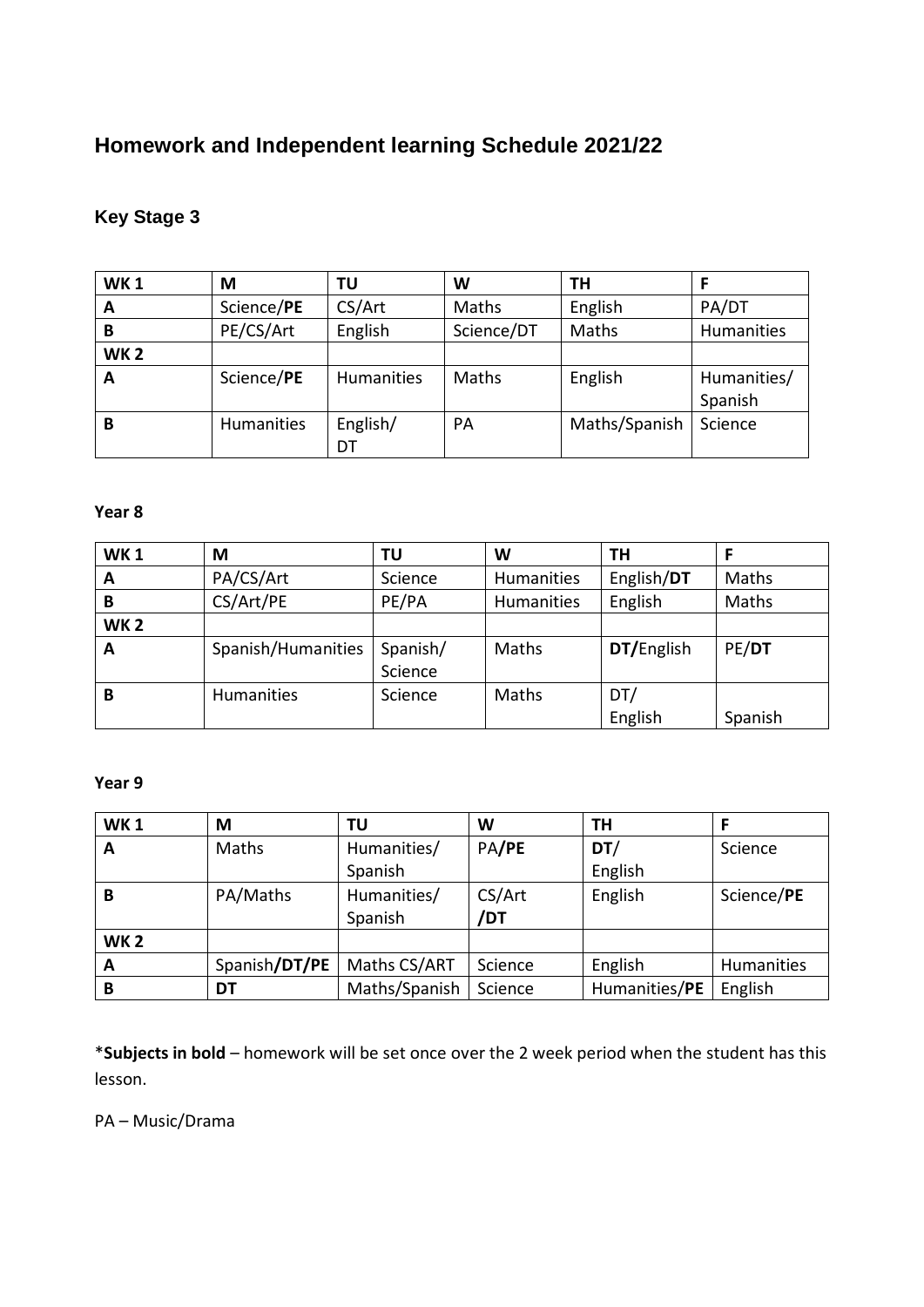# **Key Stage 4**

### **Year 10**

| <b>WK1</b> | М        | ΤU          | W       | ΤН       |            |
|------------|----------|-------------|---------|----------|------------|
| A          | Maths    | Option A/RE | Science | Option B | English/PE |
| B          | Maths/PE | Option A    | Science | Option B | English/PE |
| <b>WK2</b> |          |             |         |          |            |
| A          | Maths    | PE          | Science | Option C | English    |
| В          | PE       | Maths/RE    | Science | Option C | English    |

#### **Year 11**

| <b>WK1</b> | М     | ΤU         | W       | TН       |          |
|------------|-------|------------|---------|----------|----------|
| A          | Maths | Science/RE | English | Option B | Option A |
| В          | Maths | Science    | English | Option B | Option A |
| <b>WK2</b> |       |            |         |          |          |
| А          | Maths | English    | PE      | Science  | Option C |
| B          | Maths | English    | RE/PE   | Science  | Option C |

| Option A - Year 10                   | Option B - Year 10                   | Option C - Year 10                   |
|--------------------------------------|--------------------------------------|--------------------------------------|
| Art                                  | History                              | History                              |
| <b>Business</b>                      | Geography                            | Geography                            |
| Sociology                            | Spanish                              | <b>BTEC Business</b>                 |
| <b>Music</b>                         | Food                                 | <b>Product Design</b>                |
| <b>BTEC Health &amp; Social Care</b> | <b>BTEC Health &amp; Social Care</b> | Citizenship                          |
| <b>Product Design</b>                | <b>BTEC Business</b>                 | <b>BTEC Health &amp; Social Care</b> |
| <b>BTEC Sport</b>                    |                                      |                                      |

| Option A - Year 11                   | Option B - Year 11 | Option C - Year 11                   |
|--------------------------------------|--------------------|--------------------------------------|
| Art                                  | History            | Spanish                              |
| <b>Business</b>                      | Geography          | History                              |
| <b>BTEC Health &amp; Social Care</b> | <b>Business</b>    | Geography                            |
| PA                                   | Spanish            | <b>BTEC Health &amp; Social Care</b> |
| <b>PE</b>                            | <b>RE</b>          | PD.                                  |
| PD                                   | <b>Textiles</b>    | <b>PA</b>                            |
| <b>Textiles</b>                      |                    | Citizenship                          |
| Sociology                            |                    |                                      |
| Music                                |                    |                                      |